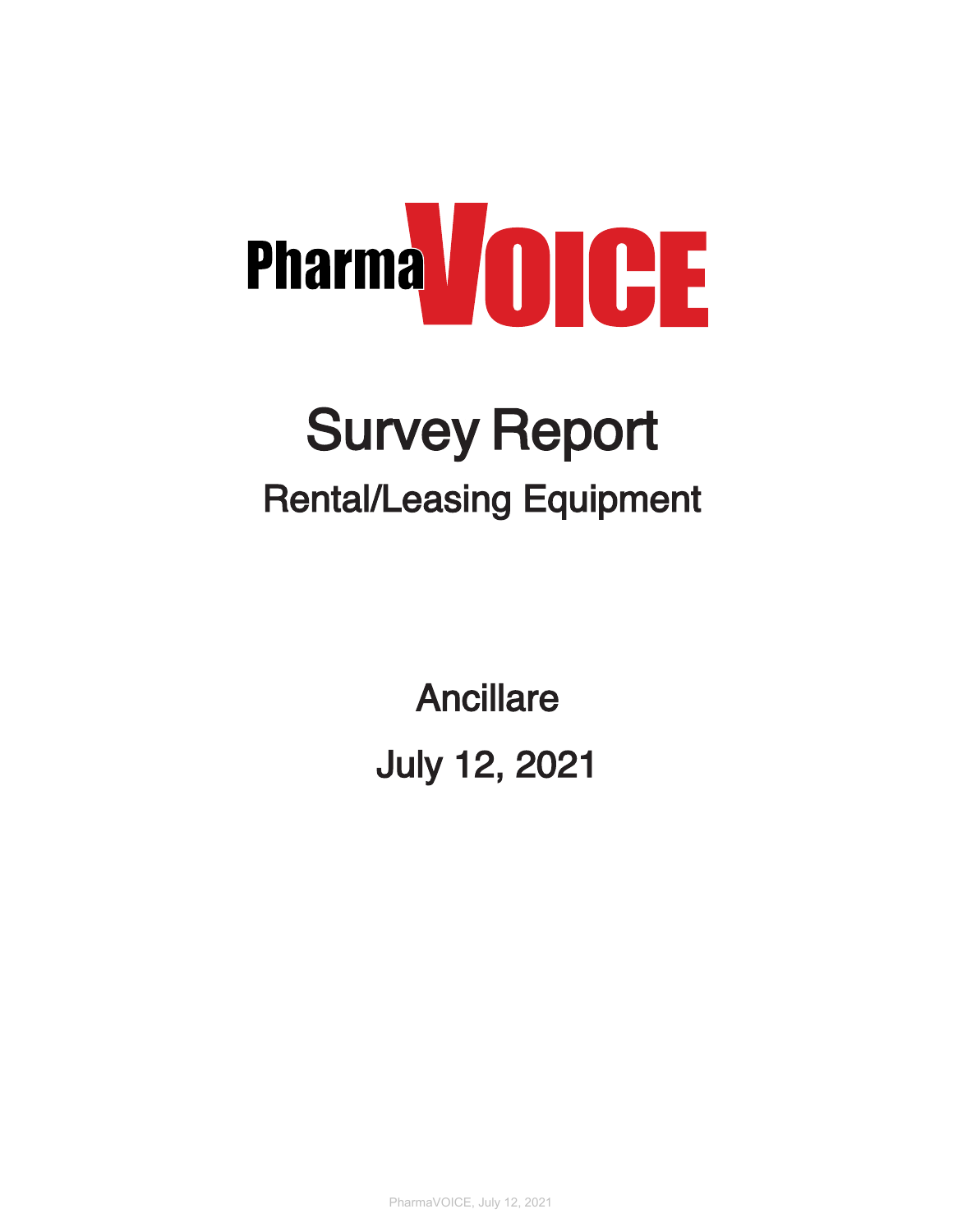# Report for Equipment Rental-Leasing Survey

#### Response Counts



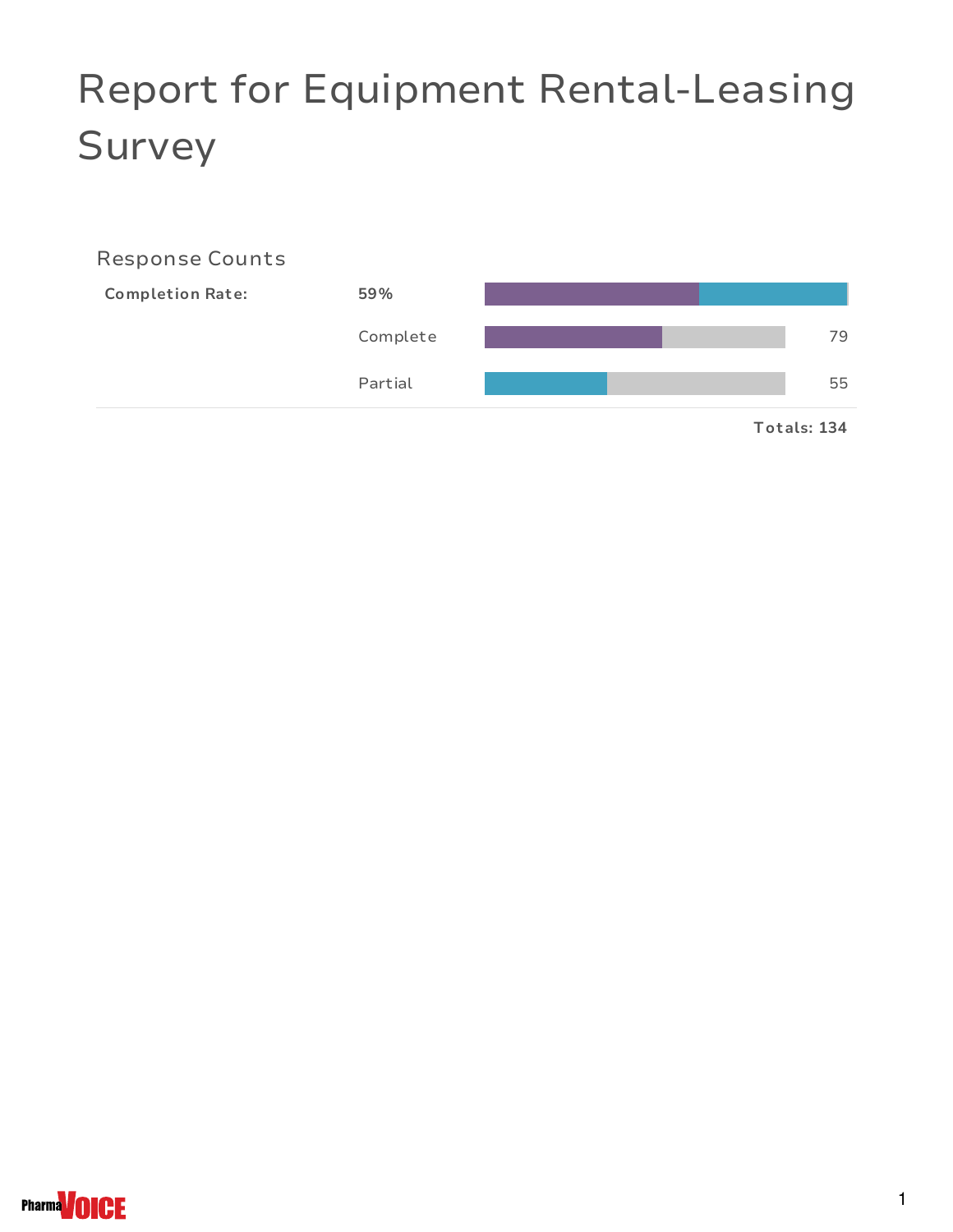#### 1. What is your job title?



| ResponselD | <b>Response</b>                        |
|------------|----------------------------------------|
| 12         | Lead, Medical Writing Operations       |
| 13         | Contract Manager                       |
| 14         | <b>CTM</b>                             |
| 16         | Sr. Manager, Clinical Operations       |
| 17         | Patent Examiner                        |
| 18         | Manager                                |
| 19         | <b>Clinical Development Manager</b>    |
| 20         | Director patient enrollment            |
| 21         | VP clinical operations                 |
| 22         | Associate Director, Project Management |
| 23         | Director, Clinical Operations          |
| 24         | Director                               |
| 26         | Clinical research specialist           |
| 27         | Director Clinical Study Support        |

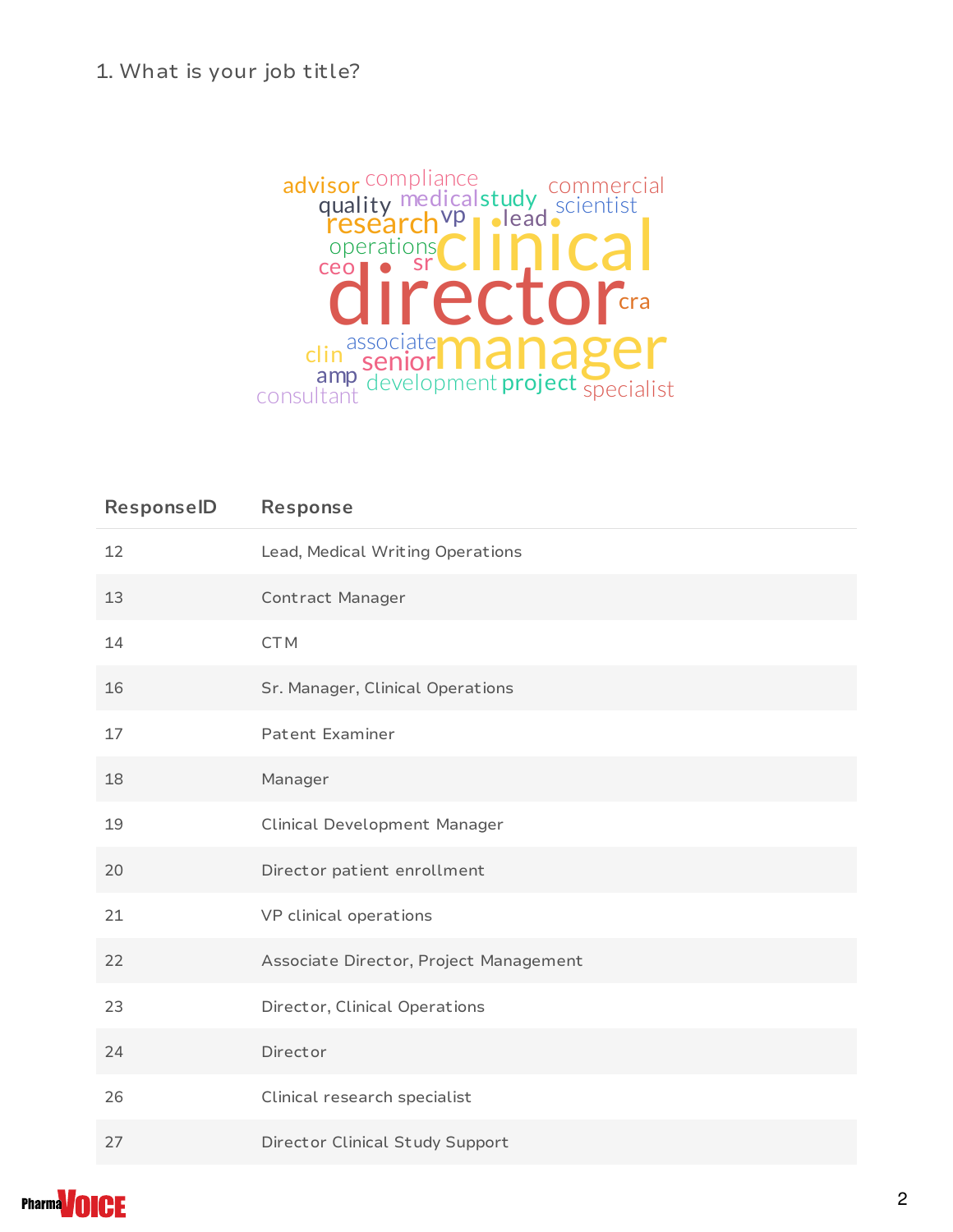| ResponselD | <b>Response</b>                       |
|------------|---------------------------------------|
| 28         | Manager                               |
| 29         | Senior Director                       |
| 30         | Sr global Medical evidence            |
| 31         | Clinical oversight                    |
| 32         | Study Director                        |
| 33         | VP R&D                                |
| 34         | Vice President                        |
| 35         | senior director                       |
| 36         | <b>CLINICAL RESEARCH ASSOCIATE</b>    |
| 38         | Director Early Development Operations |
| 39         | Director                              |
| 40         | Database Delivery & Oversight Lead    |
| 41         | Senior Quality specialist             |
| 42         | <b>Director Clinical Operations</b>   |
| 43         | Senior Director                       |
| 44         | Project Manager                       |
| 45         | VP and General Manager                |
| 46         | <b>Oncology Nurse Educator</b>        |
| 48         | Scientist                             |
| 49         | VP Quality - retired                  |
| 51         | clinical development                  |
| 52         | Sr. Research Associate I              |
| 53         | qa manager                            |
| 54         | Scientist I                           |

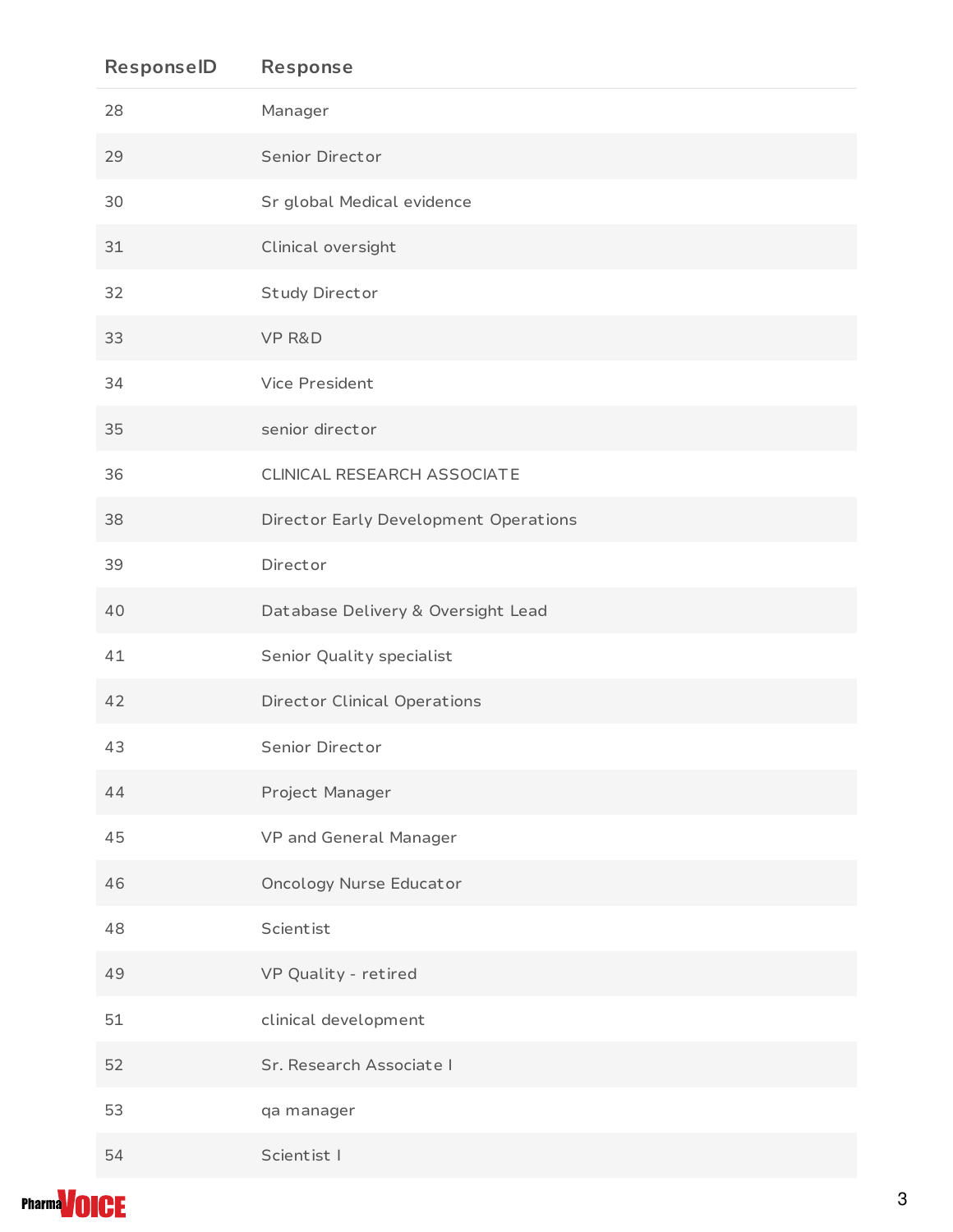| ResponselD | <b>Response</b>                    |
|------------|------------------------------------|
| 56         | Commercial brand leader            |
| 57         | Clin ops lead                      |
| 58         | Director of accelerator            |
| 60         | <b>Clinical Programs Leader</b>    |
| 61         | Director                           |
| 62         | <b>Advanced Research Associate</b> |
| 64         | Associate Director                 |
| 65         | Associate Professor                |
| 66         | Infectious Diseases Analyst        |
| 67         | Member Technical Staff             |
| 68         | clinical research manager          |
| 70         | CEO                                |
| 71         | Handyman                           |
| 73         | Compliance Officer                 |
| 74         | Director Research                  |
| 76         | Senior Director                    |
| 77         | <b>Sr Director Vaccines</b>        |
| 78         | clinical operation head            |
| 79         | CEO                                |
| 81         | Principal Clinical Study Manager   |
| 83         | Director of Clinical Operatiosn    |
| 84         | clinical trial manager             |
| 85         | PM                                 |
| 86         | commercial lead                    |

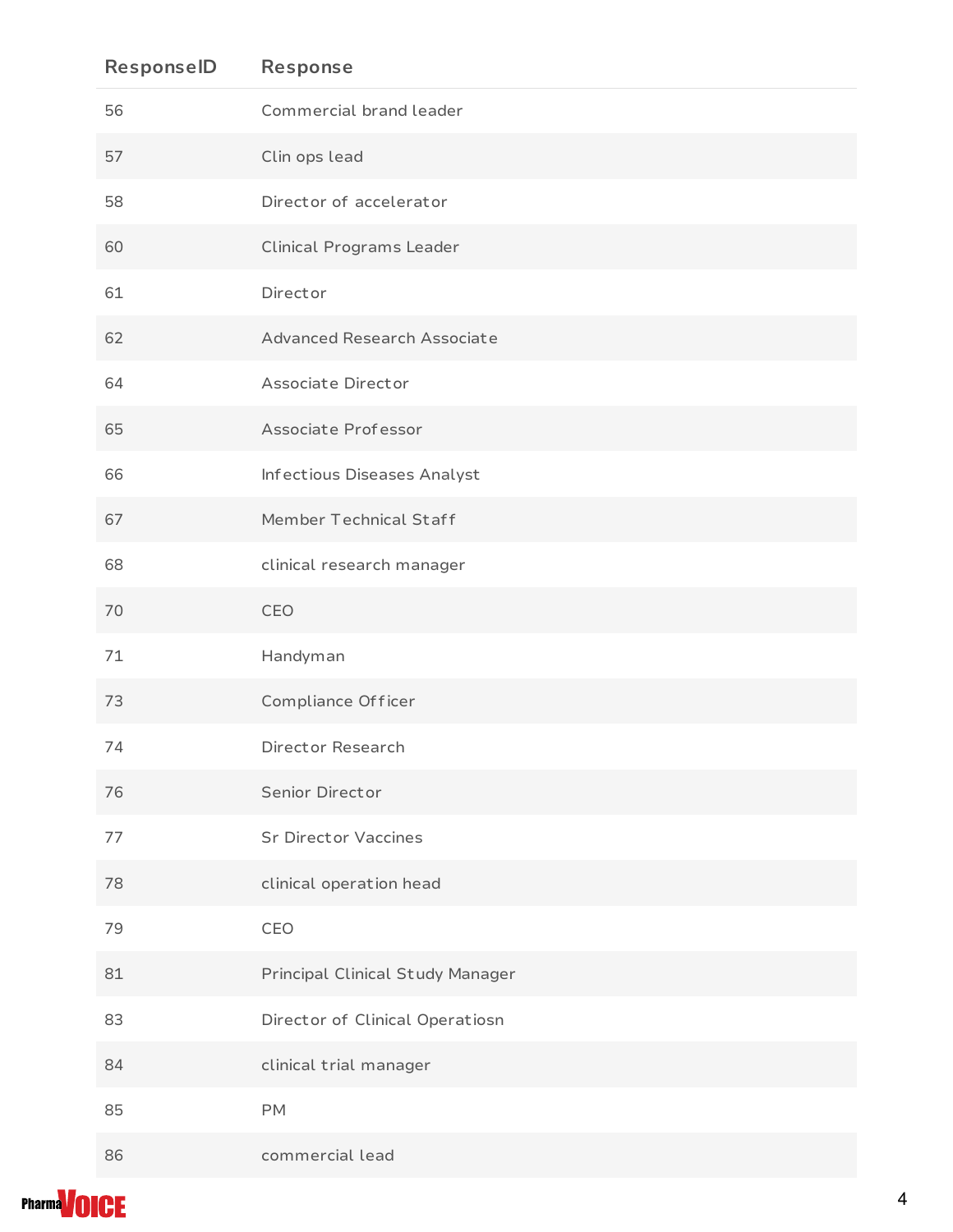| ResponselD | <b>Response</b>                                             |
|------------|-------------------------------------------------------------|
| 87         | Nurse Oncology Educator                                     |
| 89         | Senior Scientist                                            |
| 91         | Research Associate                                          |
| 93         | Site Manager                                                |
| 94         | Senior Scientist                                            |
| 95         | Medical Consultant                                          |
| 96         | Ownee                                                       |
| 98         | Rn ccrc                                                     |
| 99         | Compliance Officer                                          |
| 101        | <b>Quality Operations Associate</b>                         |
| 102        | Ε                                                           |
| 103        | Associate Director, Clinical Operations Systems and Process |
| 106        | <b>CRA Specialist</b>                                       |
| 107        | <b>Sr Director Clinical Operations</b>                      |
| 108        | Clinical Drug Safety Manager                                |
| 109        | <b>Quality Assurance</b>                                    |
| 110        | Manager - Digital                                           |
| 111        | Director                                                    |
| 112        | Head of Quality                                             |
| 113        | Consultant                                                  |
| 114        | <b>VP Operations</b>                                        |
| 116        | Pic                                                         |
| 117        | Associate Scientist                                         |
| 118        | <b>SVP</b>                                                  |

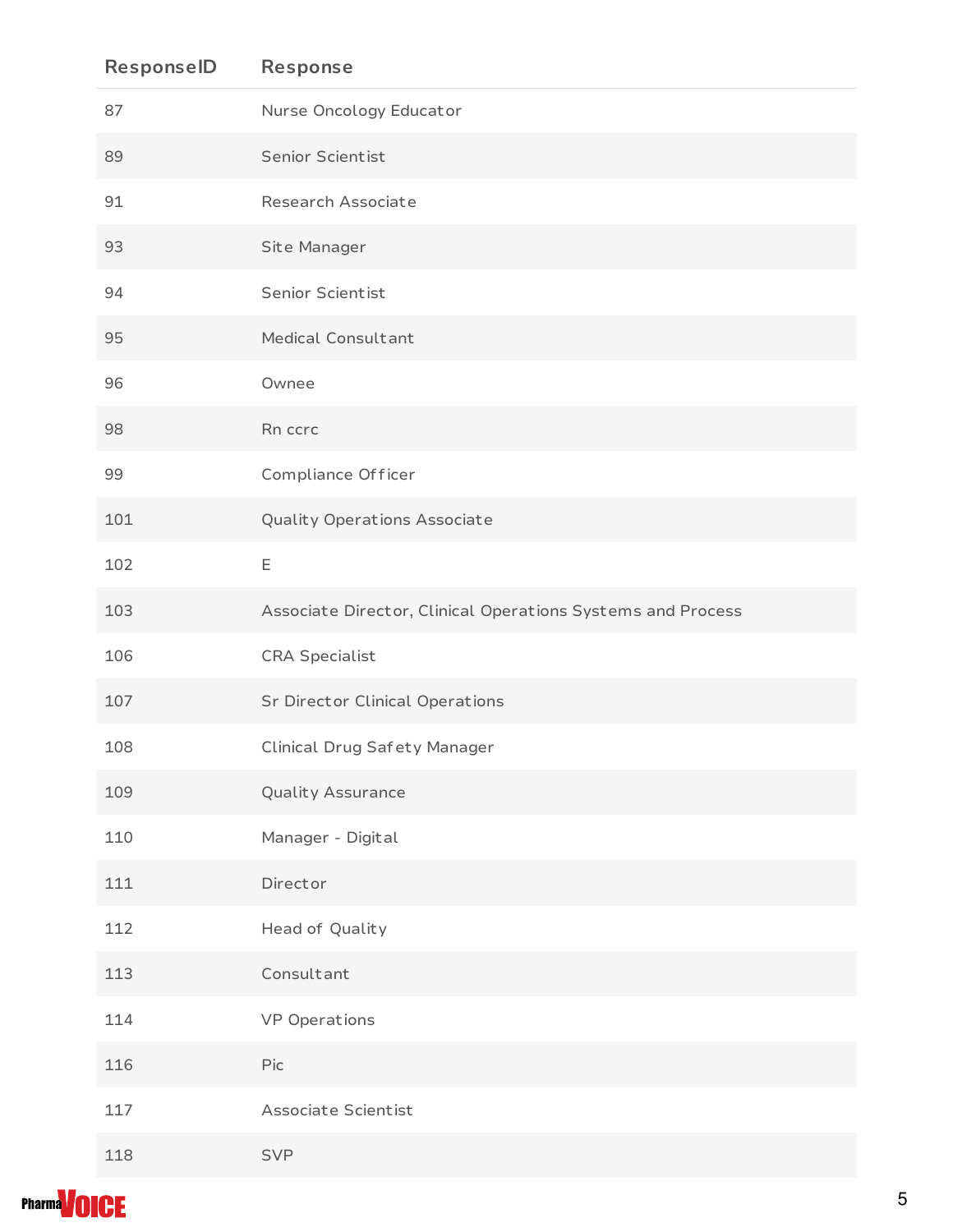| ResponselD | Response                                          |
|------------|---------------------------------------------------|
| 119        | Sr Val Eng / RSO                                  |
| 120        | Sr. Director                                      |
| 121        | Preclinical manager                               |
| 124        | Project Manager Clinical and Nonclinical Research |
| 125        | CEO                                               |
| 126        | QA Manager                                        |
| 127        | <b>Clinical Operations Manager</b>                |
| 128        | <b>Regulatory Advisor</b>                         |
| 129        | project manager                                   |
| 130        | director, R&D strategy, process and capabilities  |
| 132        | VP Clin Ops                                       |
| 133        | Dietician                                         |
| 134        | Field CRA                                         |
| 135        | Currently unemployed                              |
| 137        | Senior Clinical Research Associate                |
| 138        | <b>PSM</b>                                        |
| 142        | Operations lead                                   |
| 143        | Vice President                                    |
| 145        | VP, Medical Affairs, J&J                          |
| 146        | Director, Engineering                             |
| 147        | <b>Regulatory Advisor</b>                         |
| 148        | Associate Director, ClinOps                       |

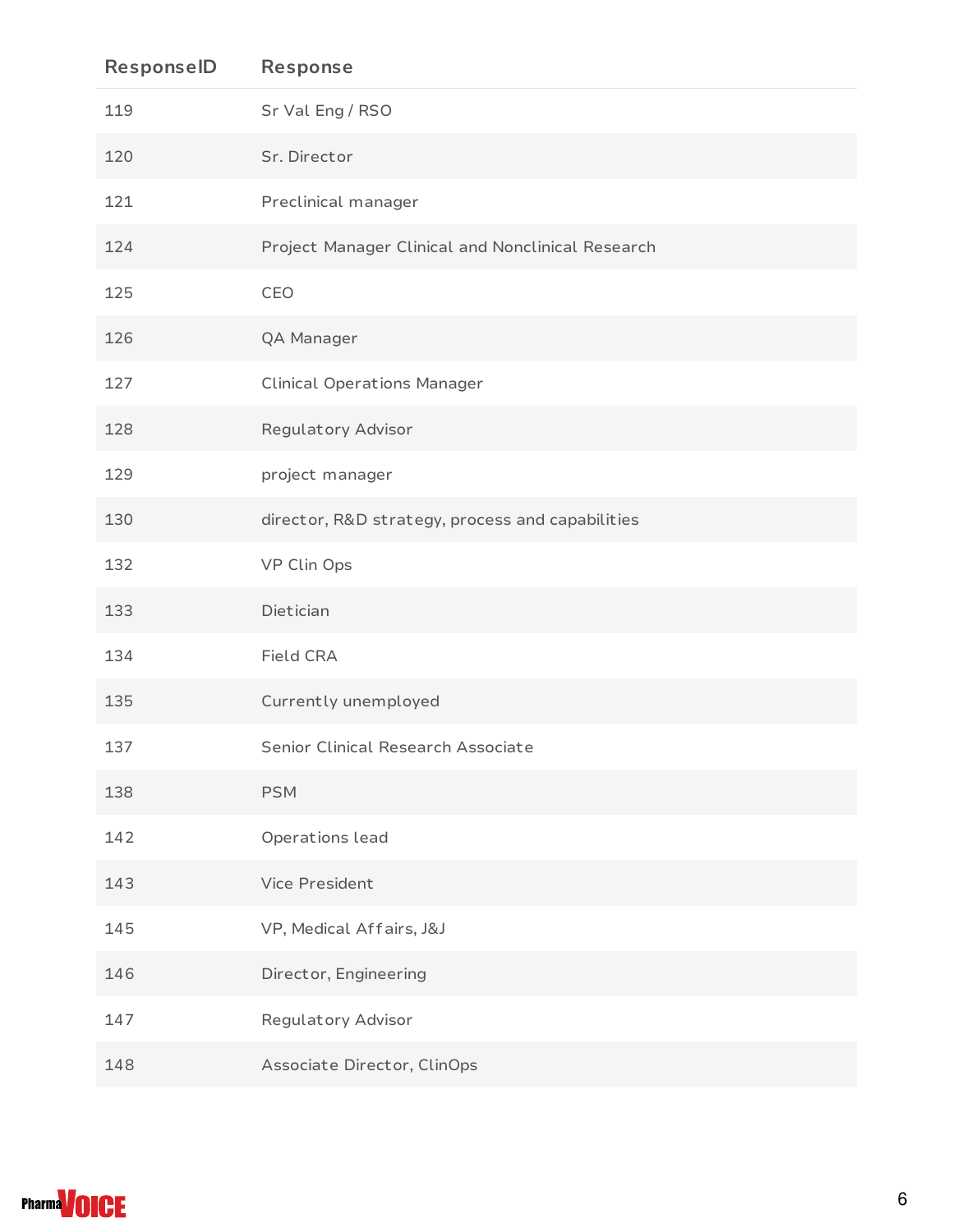2. Do you make decisions about equipment purchase, rental or leasing for clinical trials?



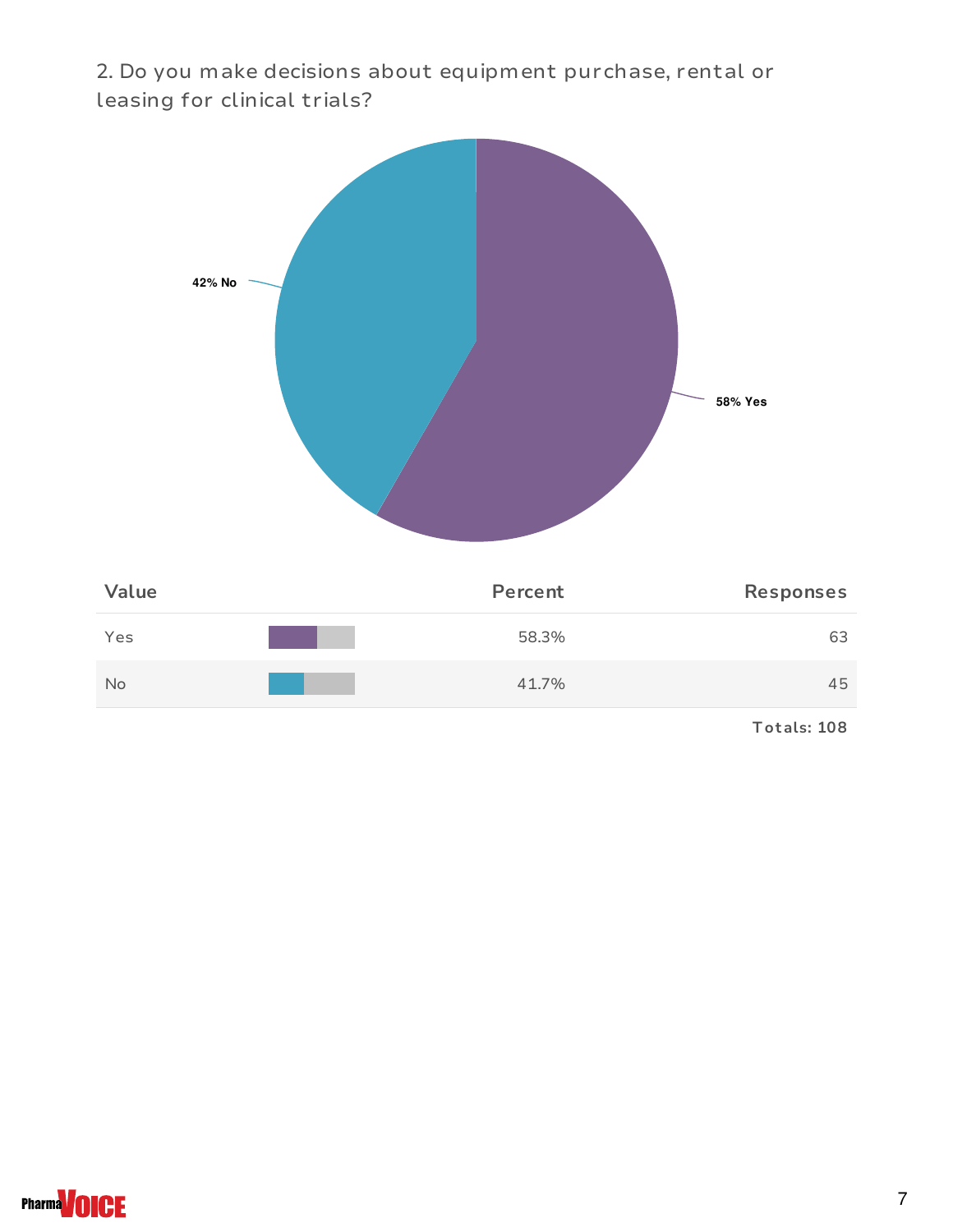3. Who do you refer decisions to about purchase / rental / leasing of equipment?



| Value                                            | Percent | <b>Responses</b> |
|--------------------------------------------------|---------|------------------|
| More senior person(s) within my department       | 34.8%   | 16               |
| Legal or regulatory department within my company | 13.0%   | 6                |
| Outsourced agency, consultant or vendor          | 23.9%   |                  |
| Other                                            | 28.3%   | 13               |

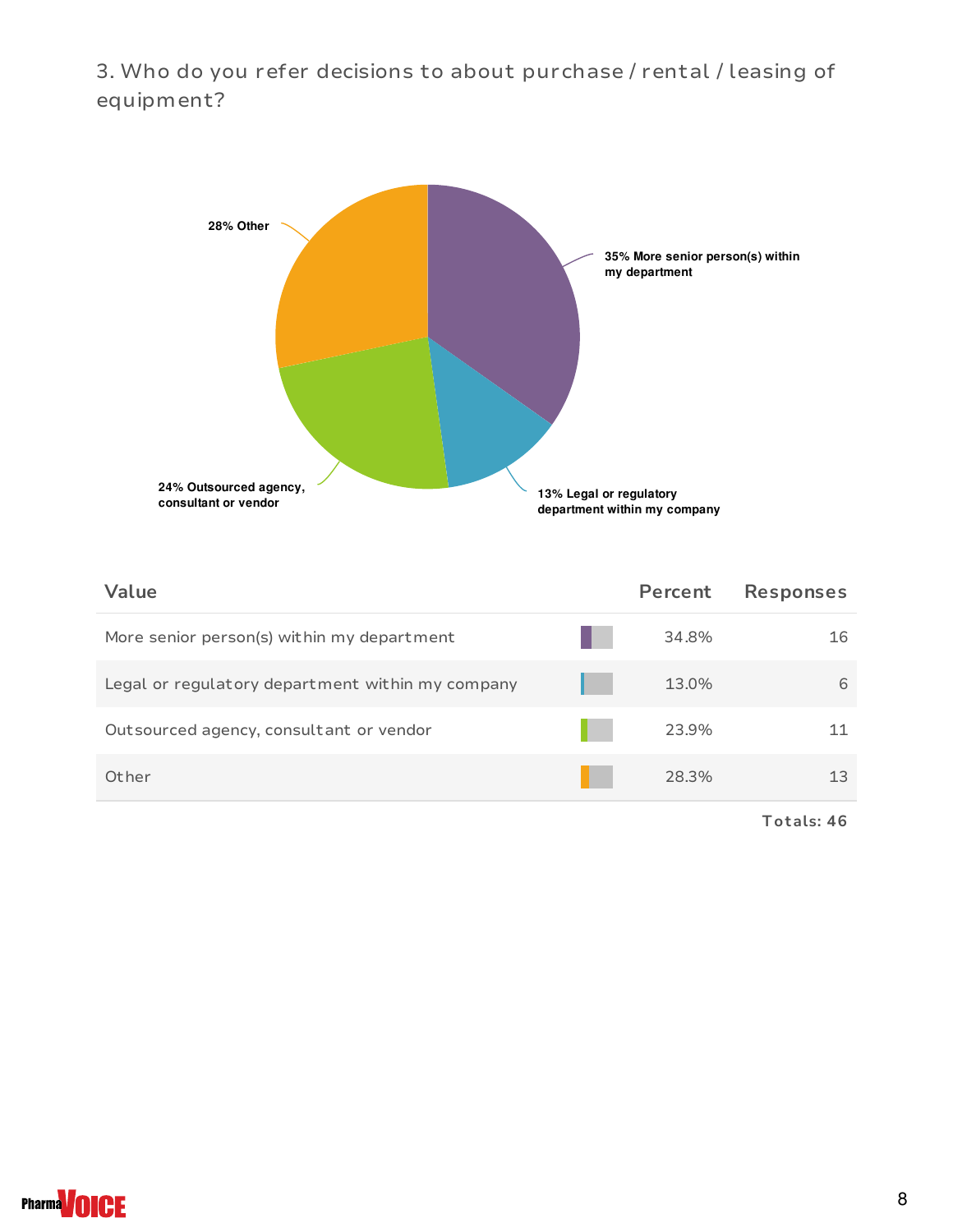## 4. Tell us how frequently you rent or lease equipment for trial use.



| Value                                                          | Percent | <b>Responses</b> |
|----------------------------------------------------------------|---------|------------------|
| My company is currently renting or leasing equipment           | 47.5%   | 29               |
| We have rented or leased equipment in the past, but<br>stopped | 34.4%   |                  |
| We have never rented or leased equipment                       | 18.0%   |                  |
|                                                                |         | Totals: 61       |

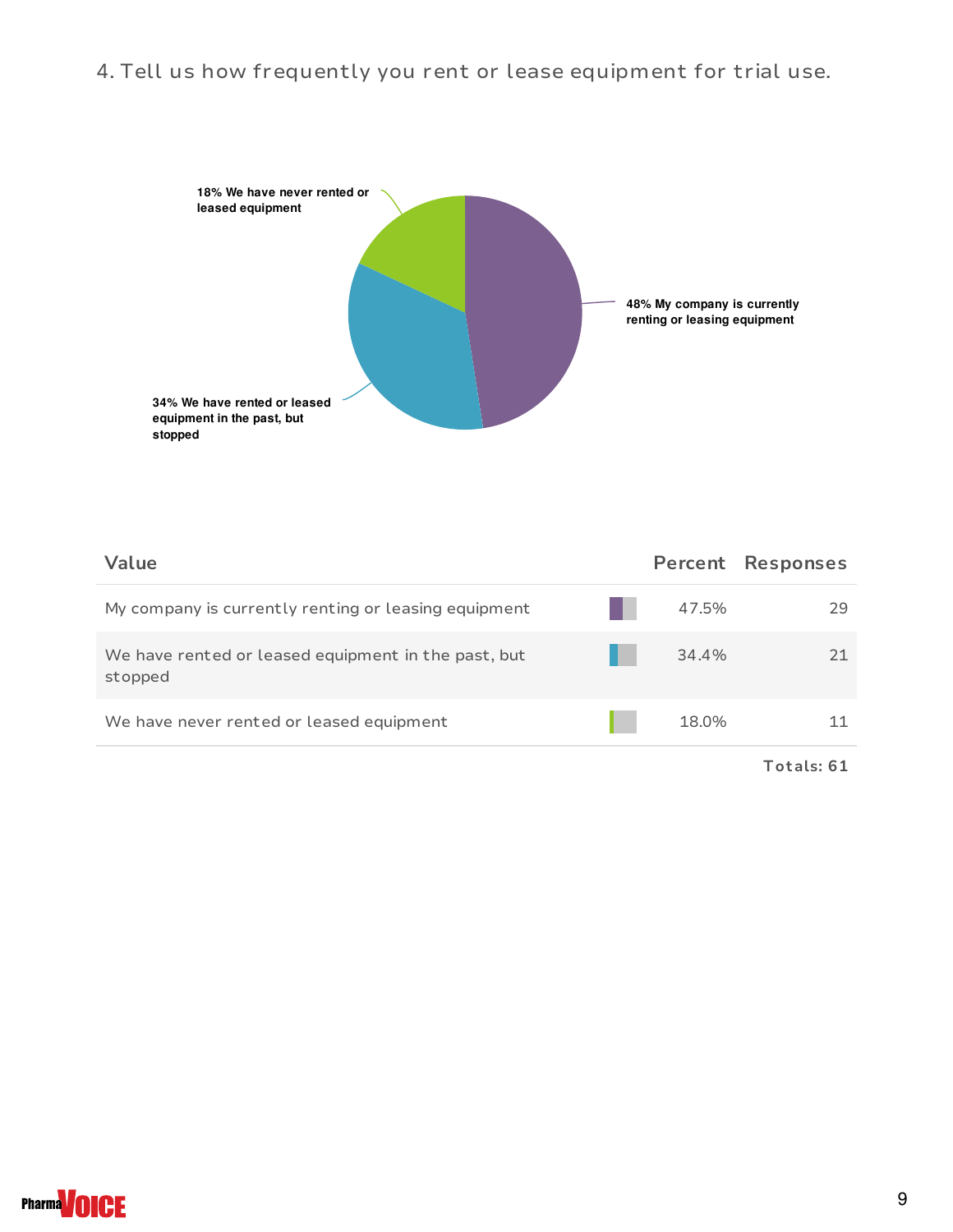5. How often have you experienced global regulatory issues involving rented/leased clinical trial equipment?



| Value          | Percent | <b>Responses</b> |
|----------------|---------|------------------|
| Very often     | 8.2%    | 5                |
| Somewhat often | 34.4%   | 21               |
| Rarely         | 42.6%   | 26               |
| Never          | 14.8%   | 9                |

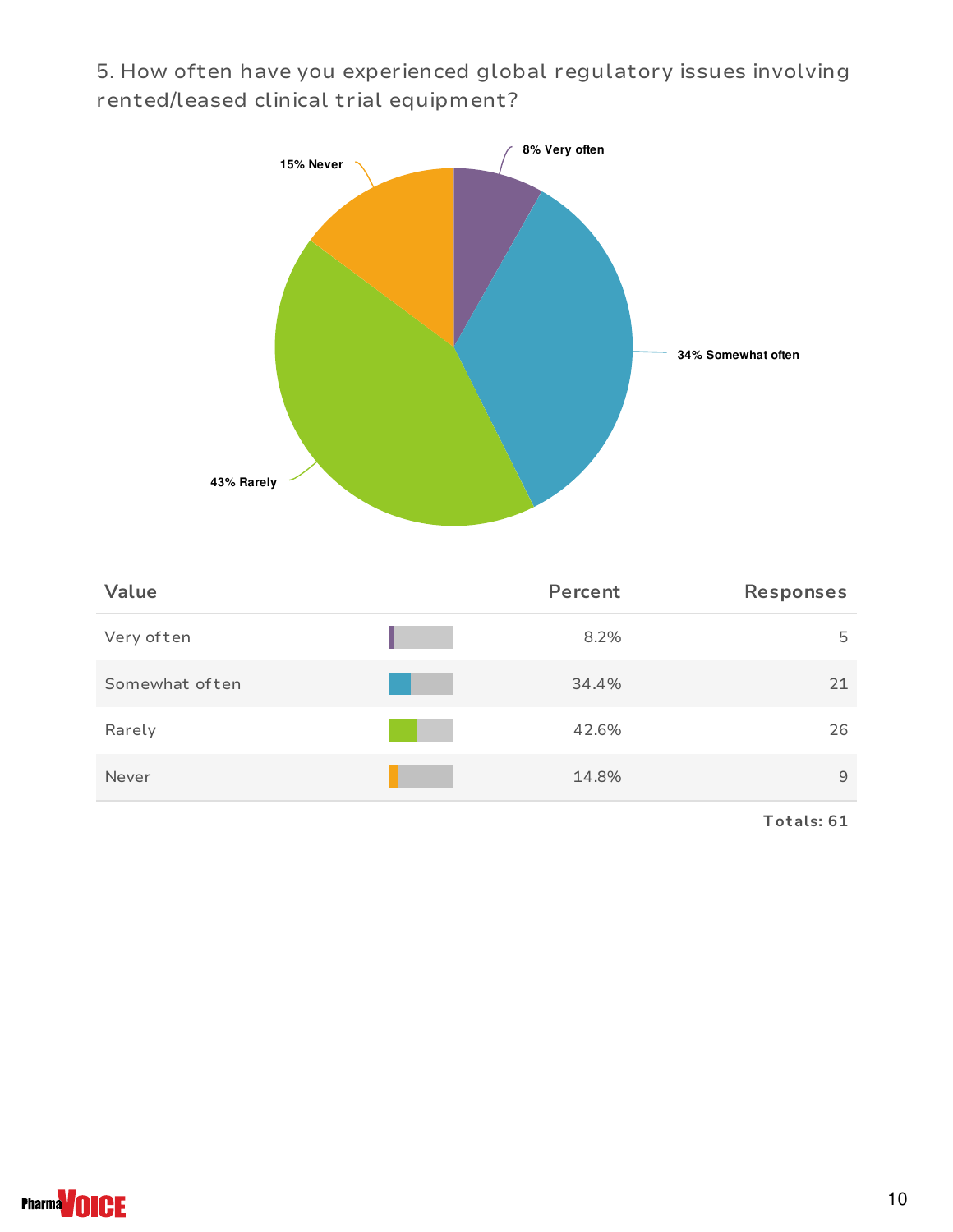6. Do your sites usually receive new or previously used/refurbished rental equipment?



| Value                                                    | Percent | <b>Responses</b> |
|----------------------------------------------------------|---------|------------------|
| Always New                                               | 28.3%   |                  |
| Always Used / refurbished                                | 10.0%   | 6                |
| Either is acceptable (depending on the trial's protocol) | 61.7%   | 37               |
|                                                          |         |                  |

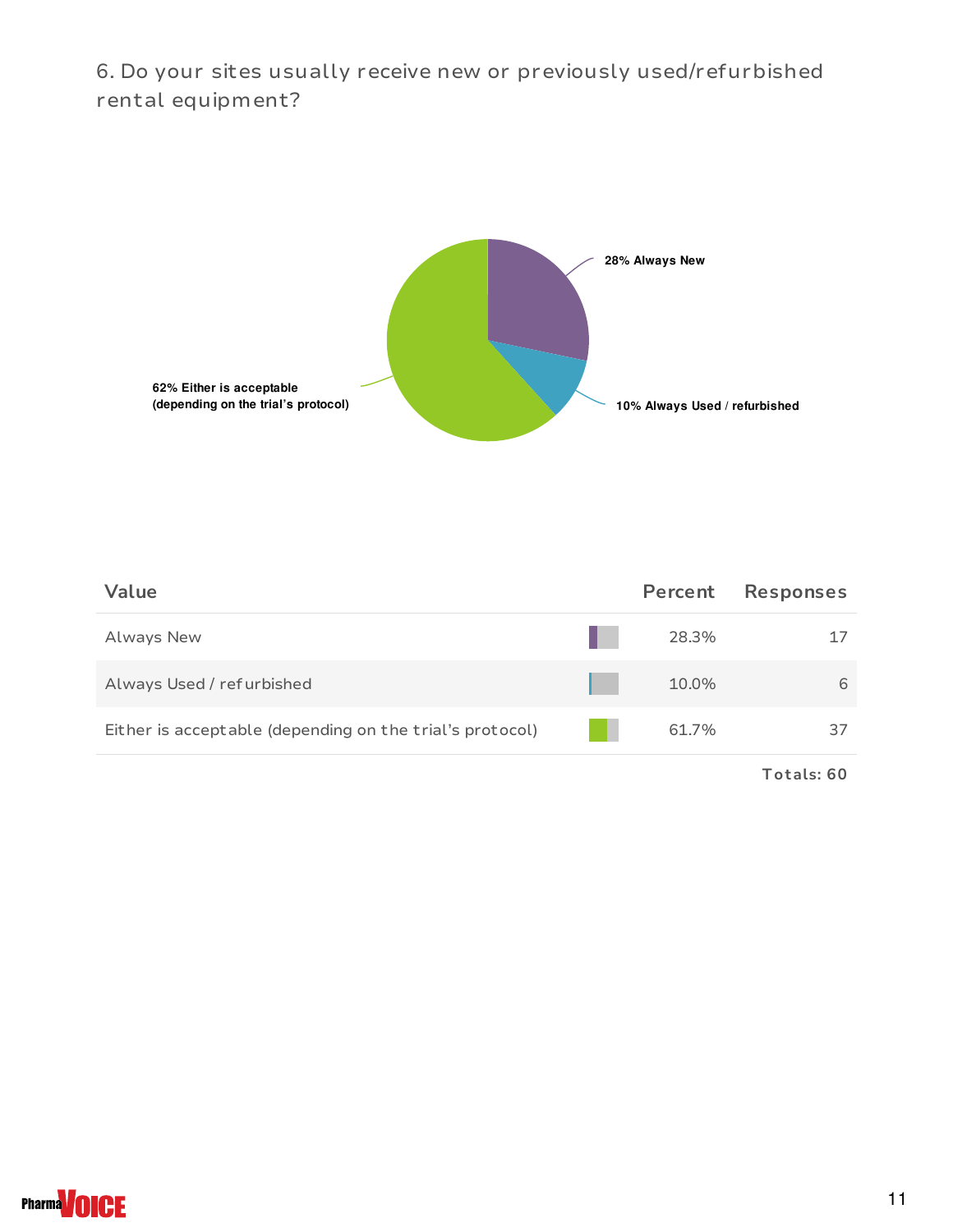7. How often is used equipment acceptable in your clinical trials?



| Value                  | Percent | <b>Responses</b> |
|------------------------|---------|------------------|
| Most always acceptable | 11.9%   |                  |
| Usually acceptable     | 64.4%   | 38               |
| Rarely acceptable      | 18.6%   | 11               |
| Never acceptable       | 5.1%    | 3                |

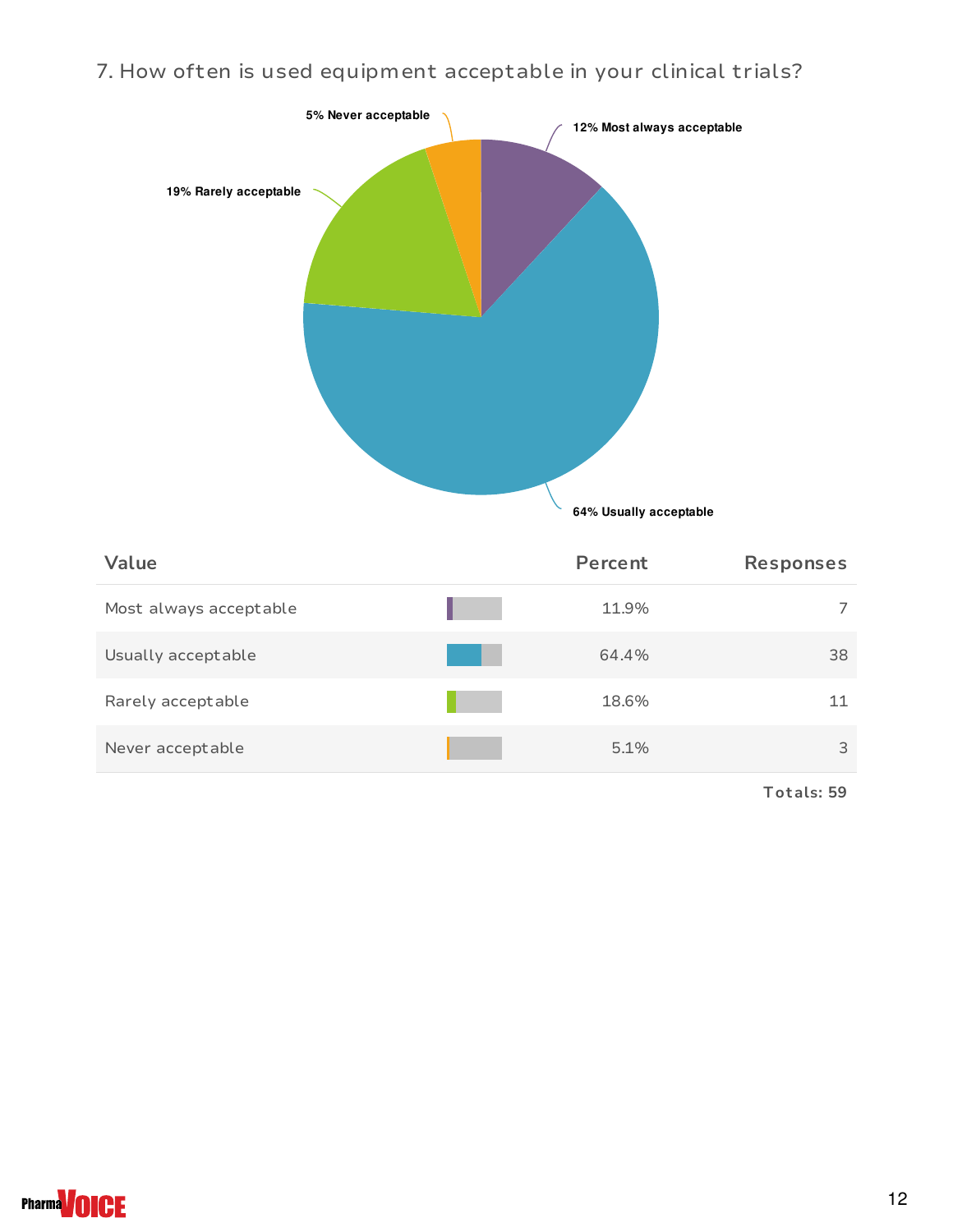8. Indicate what regions you have utilized rented/leased equipment (select all that apply):



| Value                           | <b>Percent</b> | <b>Responses</b> |
|---------------------------------|----------------|------------------|
| United States & North America   | 87.9%          | 51               |
| United Kingdom & Western Europe | 41.4%          | 24               |
| Eastern Europe / CIS            | 24.1%          | 14               |
| Asia-Pac                        | 29.3%          | 17               |
| Middle East                     | 6.9%           | 4                |
| Africa                          | 6.9%           | $\overline{4}$   |
| Central & South America         | 12.1%          | 7                |

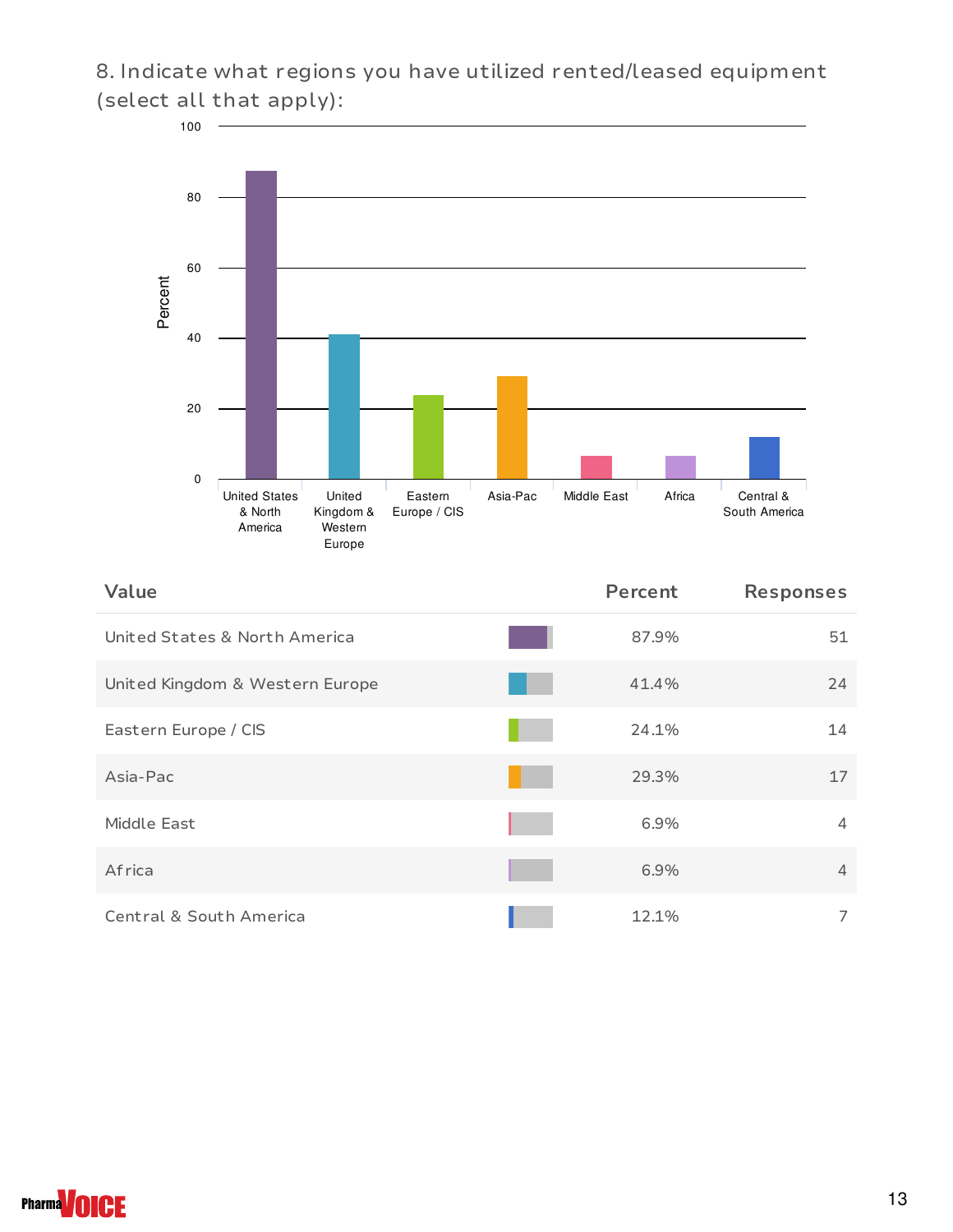9. If you had to stop renting / leasing equipment, rank these in order from what would likely have the highest impact on that decision to the lowest impact on the decision to stop or never rent or lease equipment:

| <b>Item</b>                                                           | Overall<br>Rank | <b>Rank</b><br><b>Distribution</b>       | <b>Score</b> | No. of<br><b>Rankings</b> |
|-----------------------------------------------------------------------|-----------------|------------------------------------------|--------------|---------------------------|
| Regulatory and/or legal requirements<br>or restrictions               | 1               |                                          | 263          | 54                        |
| Availability of rental services (vs. ease<br>of purchasing equipment) | 2               |                                          | 195          | 54                        |
| Number of sites in need of equipment                                  | 3               |                                          | 193          | 54                        |
| Past experience with rental equipment<br>vendors                      | $\overline{4}$  |                                          | 165          | 53                        |
| Locations of sites in need of equipment                               | 5               |                                          | 162          | 54                        |
| Accounting implications                                               | 6               |                                          | 153          | 53                        |
|                                                                       |                 | <b>Highest</b><br>Lowest<br>Rank<br>Rank |              |                           |

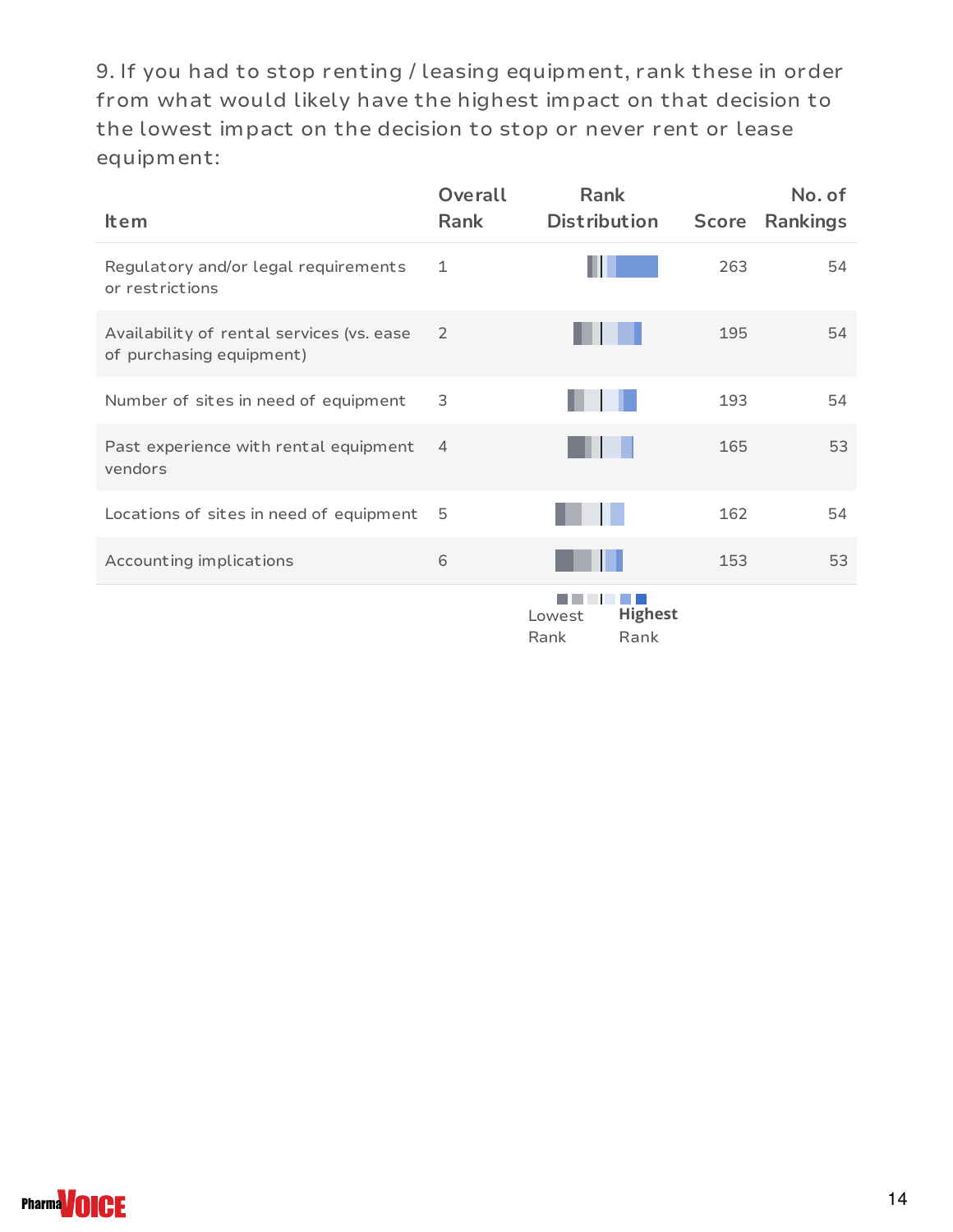### 10. What is the most significant benefit renting or leasing equipment has for clinical trials you are involved in?



| Value                                                                                                                       | Percent | <b>Responses</b> |
|-----------------------------------------------------------------------------------------------------------------------------|---------|------------------|
| Quicker site activation                                                                                                     | 44.4%   | 24               |
| Reimbursable expenses at trial conclusion                                                                                   | 7.4%    | 4                |
| Regulatory compliance                                                                                                       | 13.0%   |                  |
| Simplified site closeouts                                                                                                   | 9.3%    | 5                |
| Single platform/vendor to schedule rentals (vs multiple<br>vendors)                                                         | 16.7%   | 9                |
| Elimination of contract negotiation and administrative work<br>with a standardized rental agreement and centralized billing | $9.3\%$ | 5                |
|                                                                                                                             |         |                  |

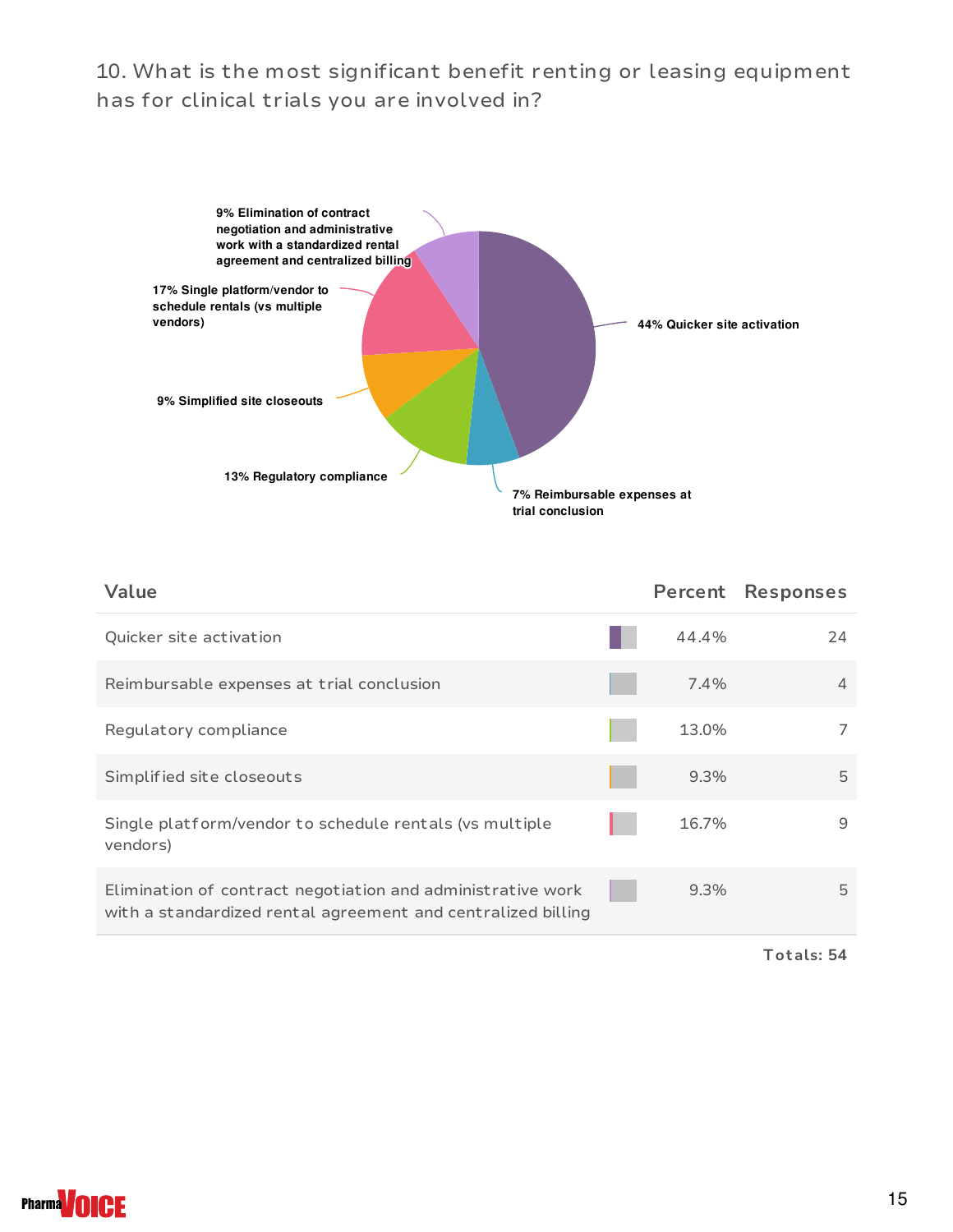11. Select your preferred vendor to rent or lease equipment from:



| Value             | Percent | Responses      |
|-------------------|---------|----------------|
| Kwipped           | 1.9%    | $\mathbf 1$    |
| Woodley           | 1.9%    | $\mathbf 1$    |
| MediCapital       | 20.4%   | 11             |
| <b>MESM</b>       | 11.1%   | 6              |
| Clinichain        | 11.1%   | 6              |
| SMO Group         | 7.4%    | $\overline{4}$ |
| Other - Write In  | 5.6%    | 3              |
| None of the above | 40.7%   | 22             |

**T ot als: 54**

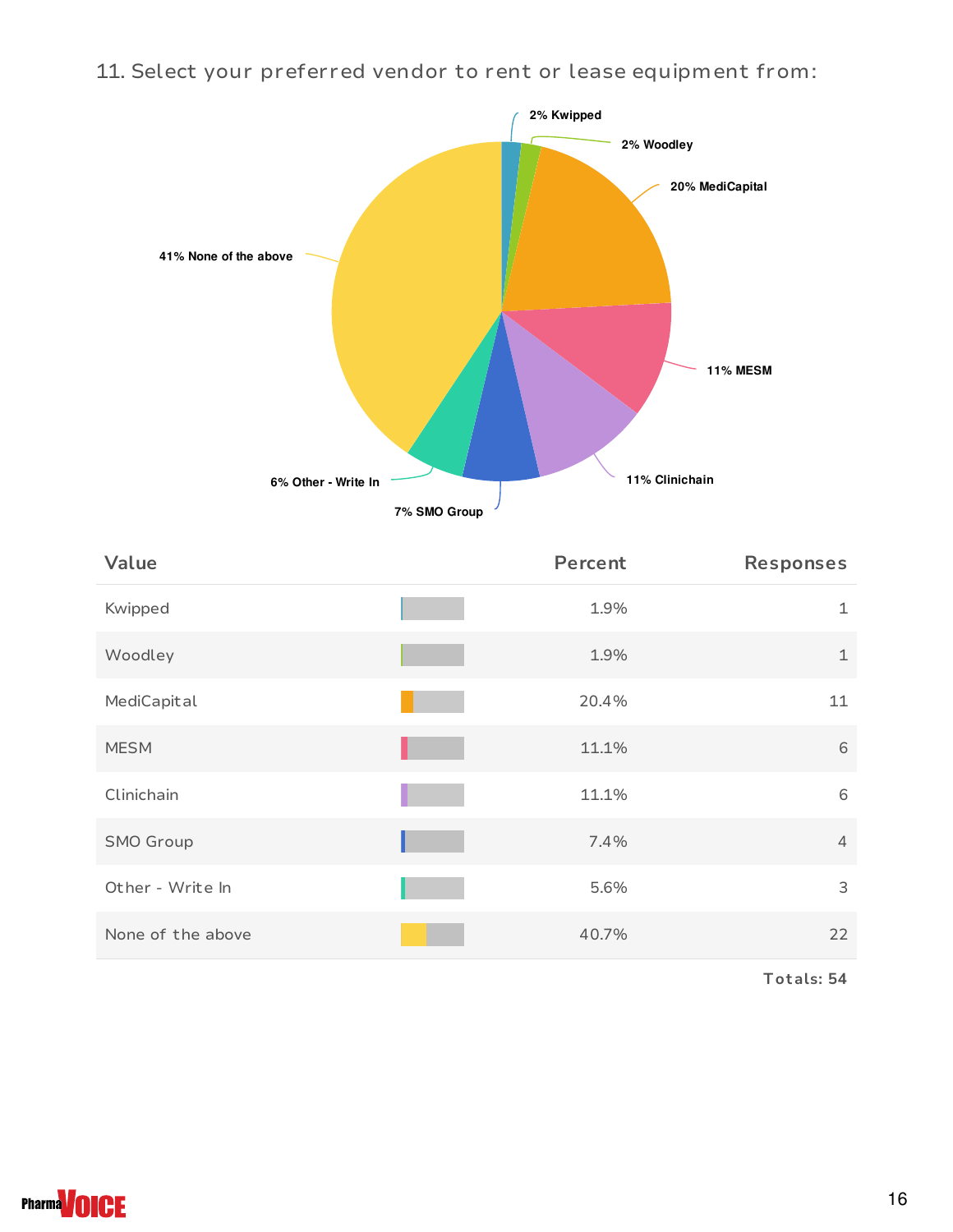| Other - Write In       | Count |
|------------------------|-------|
| BioTel, EuroFins       | 1     |
| Varies                 | 1     |
| sponsor-designated co. | 1     |
| Totals                 | 3     |

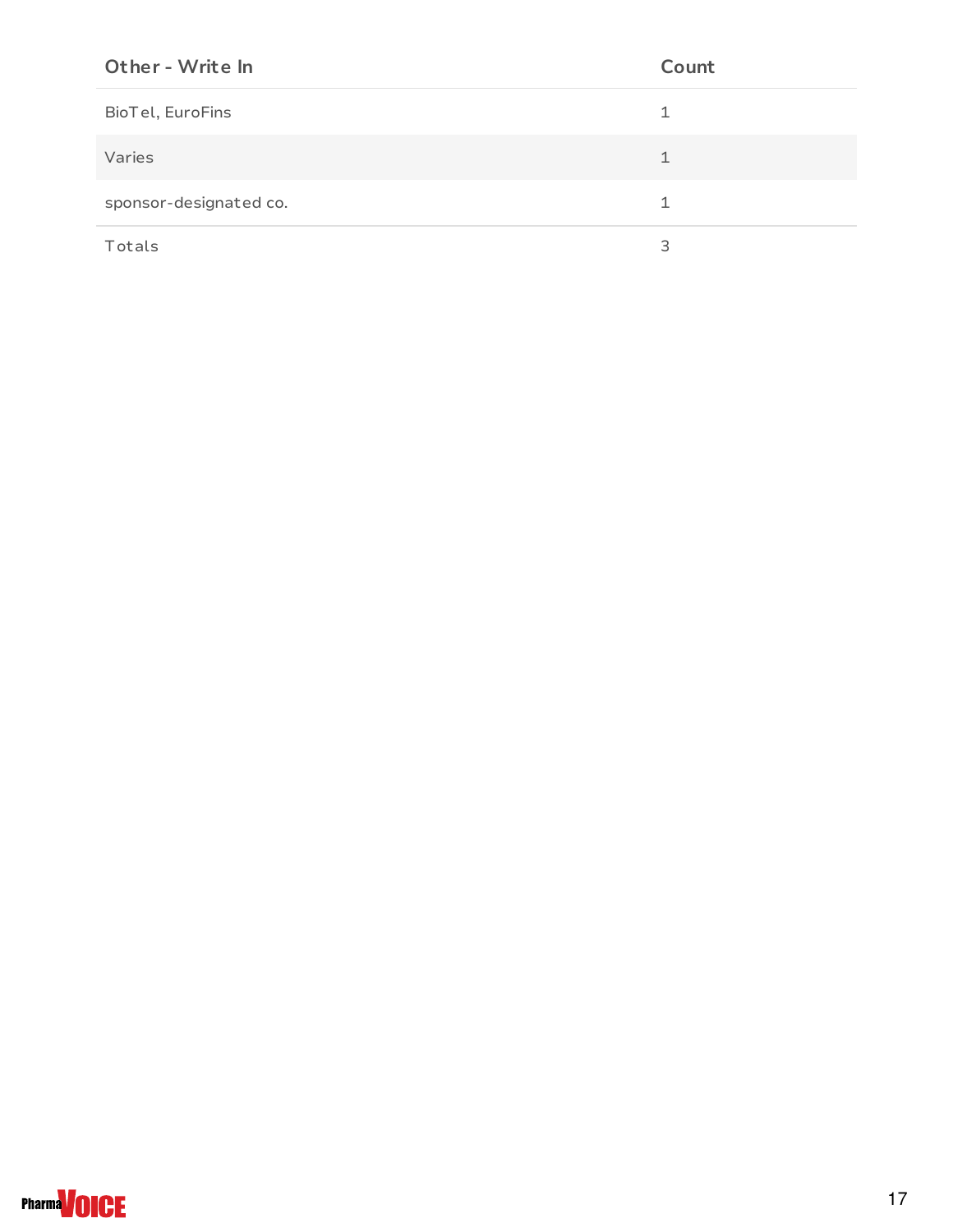12. Are your rental/lease agreements guaranteed and/or secured by your company (the Sponsor) in event of default?



| Value    | Percent | Responses |
|----------|---------|-----------|
| Yes      | 45.1%   | 23        |
| No       | 11.8%   | 6         |
| Not Sure | 43.1%   | 22        |